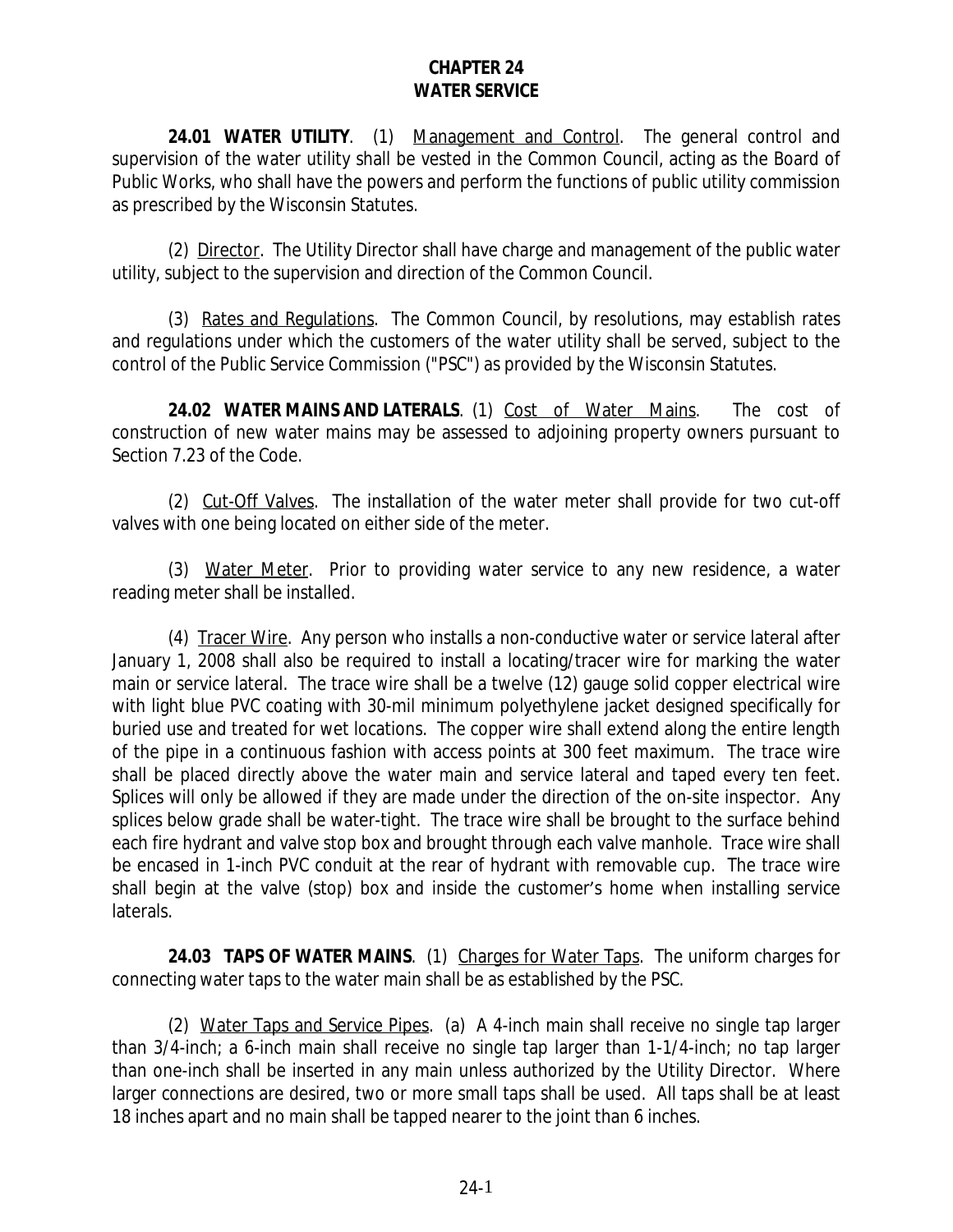(b) All service pipe laid from the building to the curb shut off must be at least six feet below the finished surface of the street after the street is brought to grade and may be laid in the sewer trench if properly shelved to one side of the trench.

(c) All pipes used in plumbing shall conform to the requirements of COMM 84.

(d) Services larger than two inches must be constructed of ductile iron pipe of a quality that will meet the specifications of the American Water Works Association.

**24.04 CONNECTING WITH MAINS PROHIBITED**. No person shall lay any water service pipe or shall make any attachment to any old pipe or fixture which has been shut off by the water utility, or make any new connection to the main or pipes without the written permission from the water utility.

**24.05 TAMPERING WITH HYDRANTS**. No unauthorized person shall open any hydrant or hydrant stop or in any manner tamper, molest or interfere with the works, pipe, hydrants or property of the water utility of the City.

**24.055 LEAD SERVICE LINE REPLACEMENT.** (1) Purpose. Lead service lines have the potential to leach lead into drinking water. Disturbing or reconnecting to an existing lead service line may increase lead levels in drinking water. Elevated lead levels in drinking water have been determined to cause health problems in young children, pregnant women and their unborn children, and are also potentially harmful to adults. The Common Council therefore finds it in the public interest to establish a comprehensive program for removing and replacing all lead service lines within and connected to the Water Utility water distribution system.

(2) Authority. This ordinance is enacted pursuant to Section 62.11 (5), Wis. Stats.

(3) Definitions. This ordinance shall be interpreted so that the intent and purpose described may be accomplished. Word and phrases shall be understood according to common meanings unless the contrary is clearly indicated. Definitions of terms used in this Section are listed below.

- a. **Customer-side service line.** The Property Owner's water service line, from the outlet of the curb stop to the inlet of the customer's water meter.
- b. **Distribution System.** The network of water pipes, hydrants, valves and appurtenances including mains and service lines, owned and operated by the Water Utility.
- c. **Lead Service Lines or LSL.** A water line constructed of lead. The term includes the customer-side service line and/or the Utility-side service line.
- d. **Property.** Real property as defined in Wisconsin State Statute 70.03.
- e. **Property Owner.** A person or legal entity having a possessory interest, legal or equitable, in property, which defined term includes an estate, trust or lien.
- f. **Plumbing Contractor.** A person, firm, corporation or other entity licensed by the State of Wisconsin to perform plumbing work in the City.
- g. **Utility-side service line.** The Utility-owned portion of the water service line from the water main to the outlet of the curb stop, including the curb stop, but not the outlet joint of the curb stop.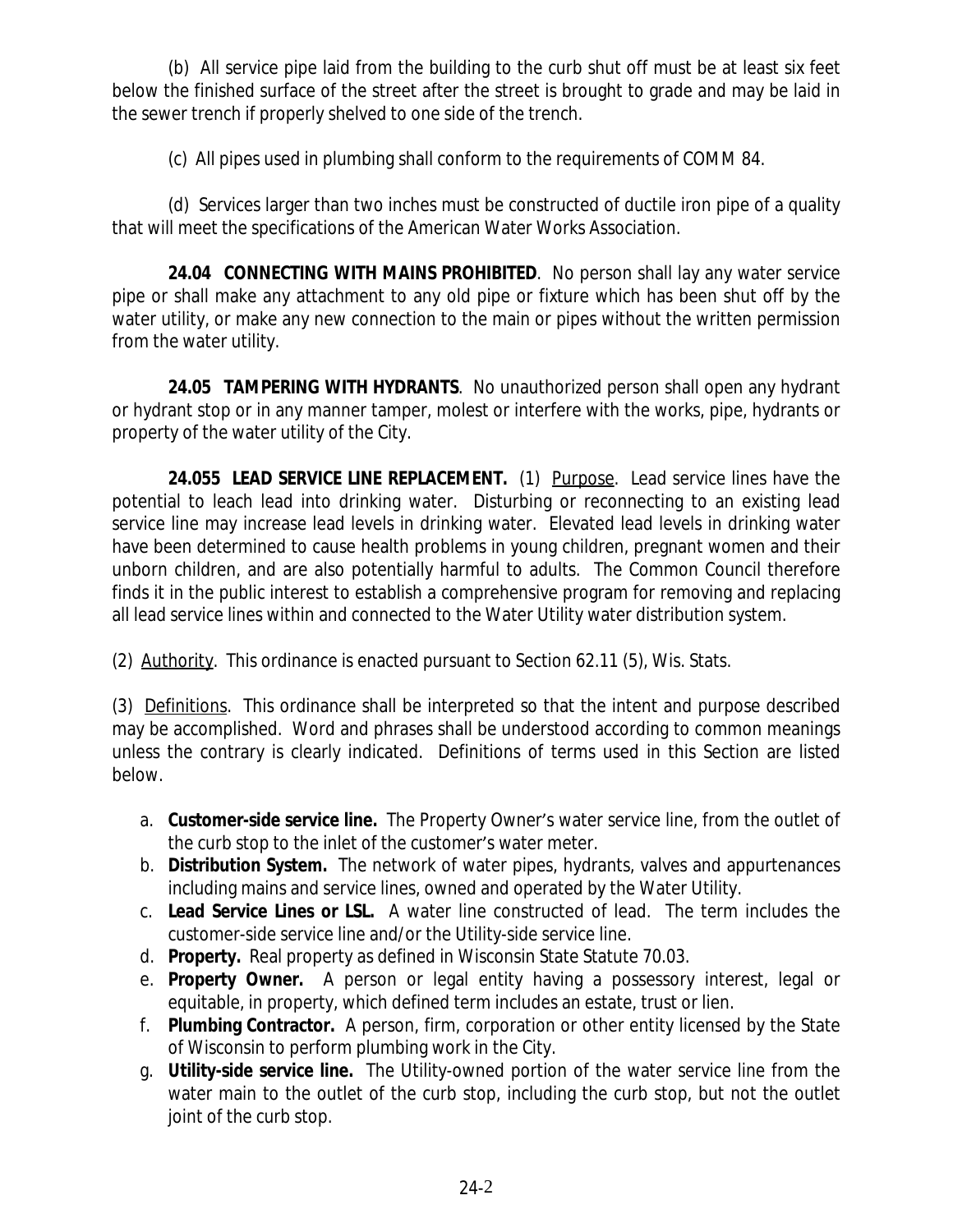- (4) Lead Service Line Replacement Requirement
	- a. As provided in this ordinance, all existing lead service lines connected to the distribution system shall be replaced with water service lines constructed of materials approved by the Building Inspector.
	- b. Where both the customer-side and Utility-side service lines are constructed of lead, the replacement of both service lines shall be completed under a schedule established by the Utility.
	- c. Where only the customer-side service line is constructed of lead, the replacement of the customer-side LSL shall be completed under a schedule established by the Utility.
	- d. As of the effective date of this ordinance, no person, other than a Utility employee or agent, may connect a customer-side LSL to a non-lead Utility-side service line, except as a temporary emergency repair.

## (5) Identification of Lead Service Lines

- a. Upon notice from the Utility, any persons or entity who owns, manages or otherwise exercises control over a property connected to the distribution system shall allow the Utility to inspect the customer-side service line to determine the material of construction as authorized by Wisconsin State Statute 196.171.
- b. The Utility shall create and maintain a record of the location of all identified lead service lines in the City.

## (6) Customer-side LSL Replacements Done in Conjunction with Utility-side LSL Replacements

- a. Prior to scheduling the replacement of Utility-side service lines, the Utility Director or the Director's designee, shall inspect all affected customer-side service lines for the presence of lead. In the event that the Property Owner fails to provide access to the interior of any improvement to accomplish such inspection, the Utility Director shall take such steps necessary to make the determination, and shall collect the cost therefore from the Property Owner, including by imposition of a special charge.
- b. If the customer-side service line is found to be constructed of lead, the Property Owner will be notified in writing of that fact, along with notification that the Property Owner must replace the customer-side service line or the City will replace the customer-side service line as part of the project.
- c. For any project involving the replacement of Utility-side service lines, the City shall request unit bid prices for the calculation of the cost of the replacement of customerside LSLs.
- d. In the event that the Property Owner elects to replace the customer-side LSL, the replacement must be completed by the Property Owner prior to the time the Utility-side service line is replaced.
- e. For any customer-side LSL replacement not completed prior to the time the Utility-side service line is replaced, the City shall proceed with the replacement of the customerside LSL and shall assess the entire cost of the replacement to the Property Owner. Repayment of the amount so assessed may be made by immediate payment, application of the total cost onto the Property Owner's property tax bill, or by the Property Owner entering into a payment plan following standard City policies for the repayment of the assessment over a period of five years or less.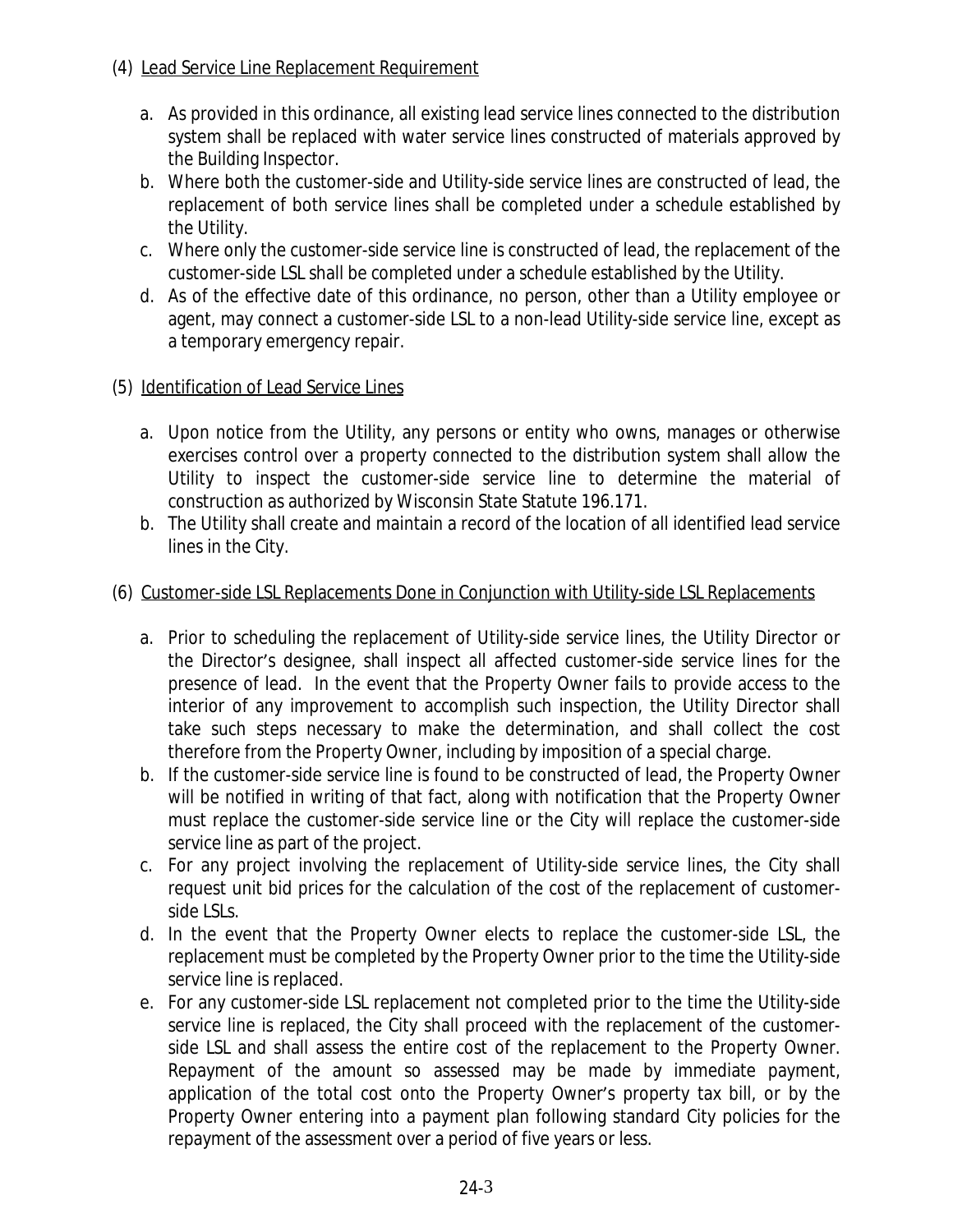## (7) Loan Program for Customer-Side LSL Replacements

- a. The City may allocate general fund balance funds for the provision of financial assistance in the form of loans to Property Owners looking to perform Customer-side LSL replacements. In accordance with Wisconsin State Statute 66.0627, the Utility shall require that an eligible Property Owner enter into a loan agreement, which provides that loan repayments be paid in annual installments, with installment payments being placed on the tax roll as a special charge. Interest rates for loans shall be established by the Utility Committee. The total amount of loans provided as financial assistance by the City may not exceed the actual cost of replacement of the customer-side LSL. Loans provided to customers cannot be forgiven by the City. The current interest rate for customer-side LSL replacements is set at the prime interest rate plus one percent (1%).
- b. Loans granted to eligible Property Owners shall be in accordance with the following priority:
	- 1. For Properties with leaking or failed customer-side or Utility side service lines.
	- 2. For Properties where the Water Utility is replacing the Utility-side service line, on either a planned or emergency basis.
	- 3. For Properties where the Utility Director has determined that replacing a customer-side service line is in the best interest of health or safety.
	- 4. For Properties with licensed child care facilities and schools.
	- 5. For Properties where children under the age of seven (7) or pregnant women reside.
	- 6. For all remaining Properties with customer-side LSLs.
- c. A Property Owner is eligible for loan assistance for the purpose of replacing the customer-side LSL if the Property Owner satisfies all of the following criteria:
	- 1. The Property Owner alone, or collectively with others, owns the entire fee simple title to the Property served by a customer-side LSL.
	- 2. The Property Owner's customer-side LSL is either attached to a Utility-side service line that is not a LSL, or a Utility-Side LSL scheduled for replacement and for which the Property Owner has been notified by the Utility of such scheduled replacement.
	- 3. The Property Owner of subparagraph a, above, agrees to have the work done by a Utility-approved Plumbing Contractor and in compliance with this ordinance.
	- 4. The Property Owner of subparagraph a, above, executes a temporary right of entry and construction easement authorizing the Utility access to the dwelling as needed.
- d. Written applications for loan assistance shall include the following:
	- 1. A completed application on a form furnished by the Utility signed by the Property Owner of subparagraph c.1, above. The completed application form shall include a certification by the Property Owner that attests that all eligibility criteria are met.
	- 2. The executed documentation required by this paragraph 7.d.
	- 3. Copies of written quotes from at least two pre-qualified Plumbing Contractors for the replacement of the customer-side LSL. A prequalified Plumbing Contractor is one that either is on the Utility's Prequalified Plumbing Contractor list, or is a Plumbing Contractor that is properly licensed to work in the State of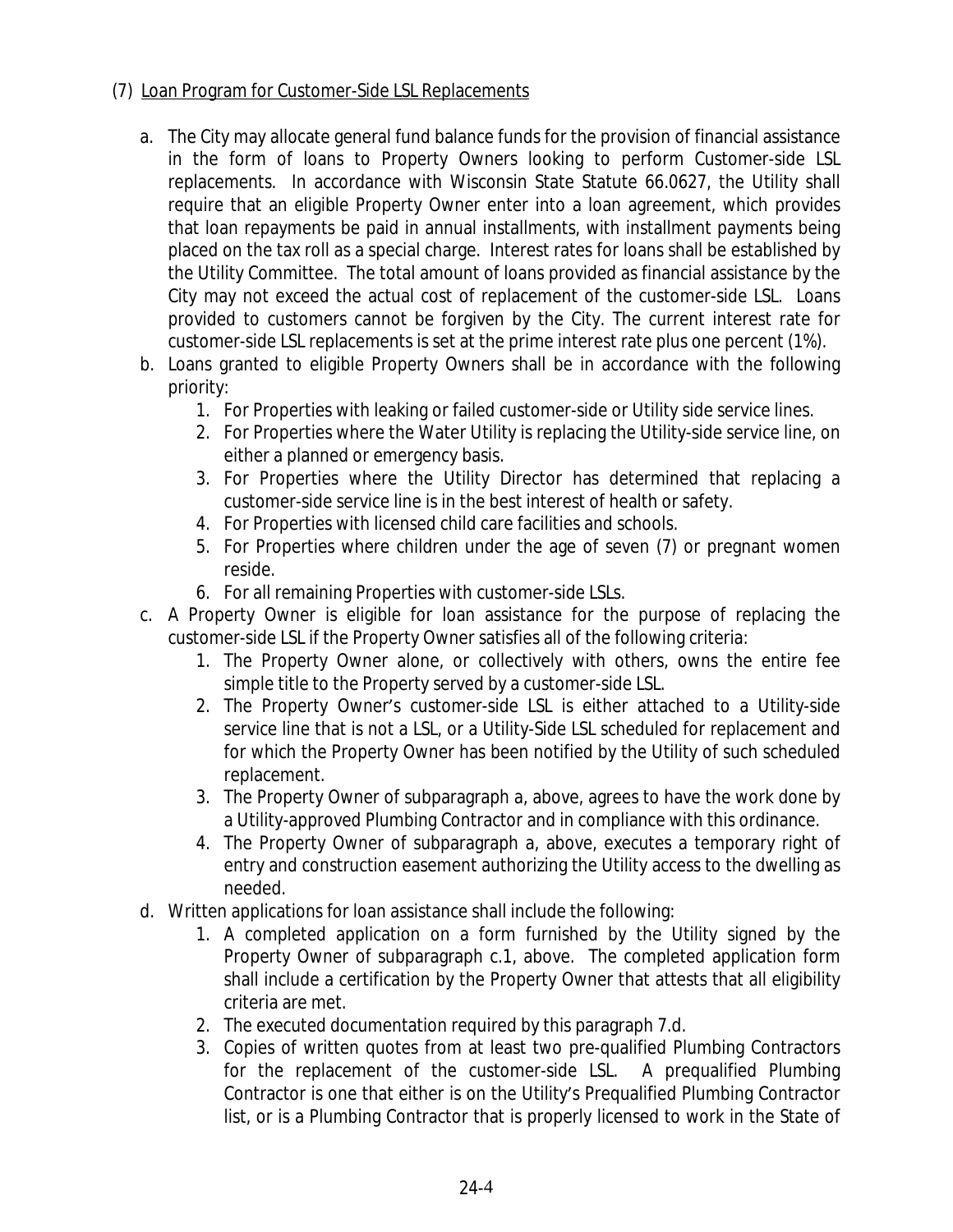Wisconsin, has filed a properly completed Prequalification Form at the Hartford Water Utility office, and has been accepted by the Utility.

- e. Prior to commencement of any work, the Utility shall determine if the Property Owner is eligible for loan assistance, and if there is money available to provide loan assistance to replace the customer-side LSL. Such determination shall be provided in writing to the Property Owner who applied.
- f. Customer-side service line replacement work must be accomplished in a worker-like manner and be coordinated with any Utility replacement work as required by paragraph 6.
- g. Upon completion of the customer-side service line replacement, the Property Owner shall provide the Utility with a copy of the invoice from the Plumbing Contractor. Upon proof of completion satisfactory to the City, the City shall pay directly to the Plumbing Contractor the amount of loan assistance approved by the City for the replacement of the customer-side LSL. The City shall notify the Property Owner of the payment.
- h. Disputes regarding eligibility for financing may be appealed to the Utility Committee. The decision of the Committee is final.

(8) Severability. If any subsection or portion of this ordinance is for any reason determined to be invalid or unconstitutional by the decision of a court of competent jurisdiction, that subsection or portion shall be deemed severable and shall not affect the validity of the remaining subsection or portions of this ordinance.

(9) Authority to Discontinue Service. As an alternative to any other methods provided for obtaining compliance with this section regarding replacement of a customer-side LSL, the Utility may, after at least thirty (30) days of giving notice, discontinue water service to such property served by customer-side service LSL after reasonable opportunity has been given to make the appropriate replacement.

(SECTION 24.055 CREATED 6/26/2018—ORDINANCE NO. 1389)

**24.06 CONNECTIONS**. (1) Required Connections. To assure preservation of public health, welfare and safety, the owner of any house, building or property used for human occupancy, employment, recreation or other habitation, situated within the City and adjacent to a water main, or in a block through which a water main extends, is hereby required at his expense to install a lateral and to connect such facilities to the structural plumbing in accordance with the provisions of this Ordinance within 12 months after the public water main first becomes operational, or if an immediate health hazard exists, within 10 days, upon receipt of notice from the City Health Officer or the City Building Inspector.

(2) If a person fails to comply with said notice to connect within the given period of time, the City may cause such connection to be made and bill the property owner for such costs. If such costs are not paid within 30 days, such costs shall be assessed as a special tax lien against the property, unless the owner within 30 days after completion of the work, files a sworn affidavit with the City Clerk stating that he cannot pay such amount in one sum and asking that it be levied in not to exceed five equal annual installments, and the amount shall be so collected with interest at a rate which is sufficient to recover the City's cost of borrowed funds or interest lost plus one percentage point per annum from the completion of the work, the unpaid balance to be a special tax lien.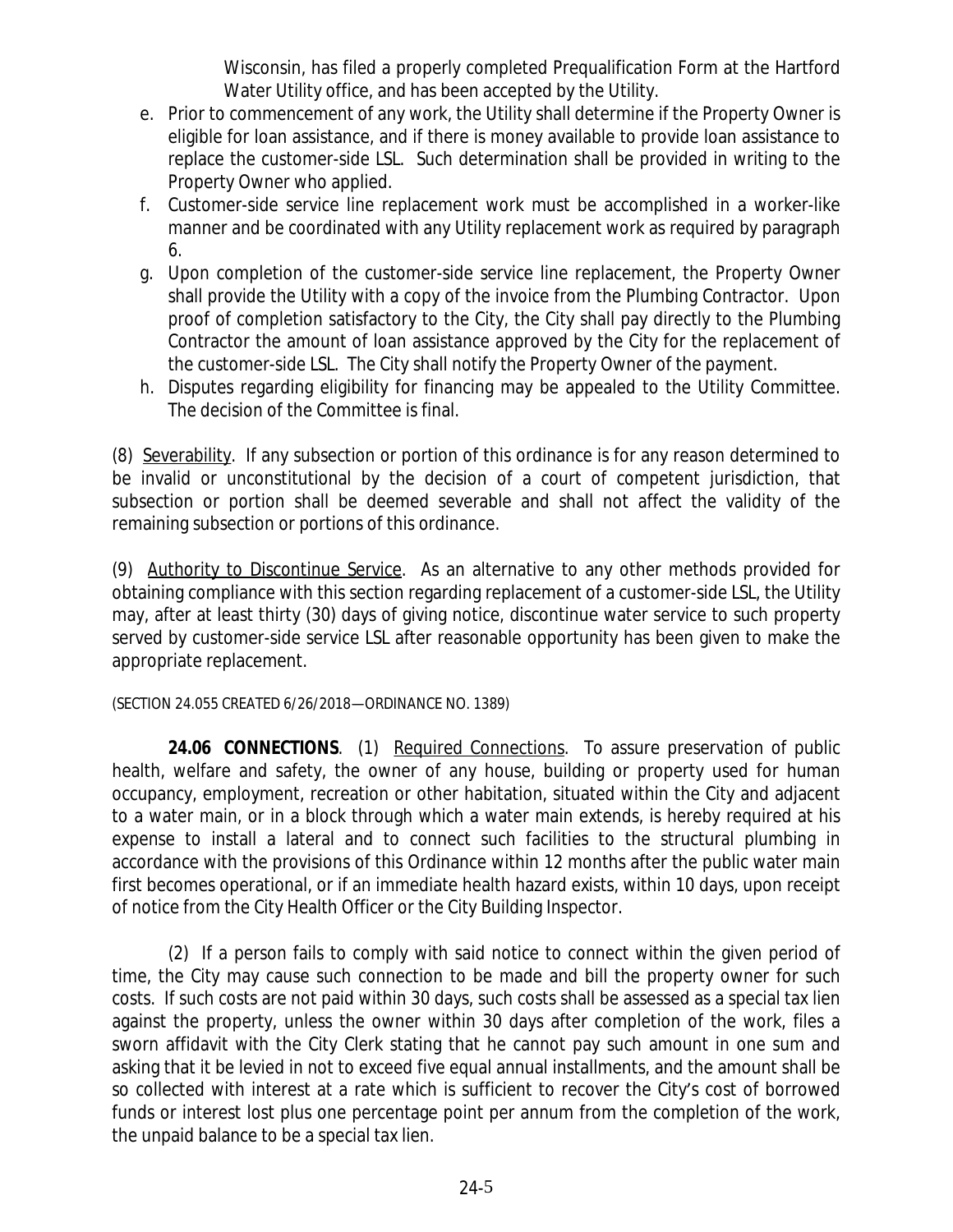**24.07 EXTRATERRITORIAL SERVICE**. (1) It is the intent of the City of Hartford that in limited circumstances Municipal Water Service may be provided to any existing singular or collective water user outside of the corporate limits of the City. Service may be extended at the discretion of the Council provided the following applies:

- a. No new water main will be constructed by the City unless it is to service a Municipal well or loop existing water service, except as provided in "c" below.
- b. Water pressure is adequate on the line without the use of additional equipment to increase pressure.
- c. Hydrant availability is acceptable to the City.
- d. No new equipment is required to provide water service.
- e. The property owner agrees to abandon any wells existing on the property to be served.
- f. In accordance with Public Service Commission rules, water service is charged at 125% of the cost charged to users within the Municipal boundaries. Any amendment in this rule by the PSC will be applied by the City.
- g. Any municipal participation in hook-up costs will be determined by PSC rules.
- h. Execution of an annexation covenant by the property owner is required prior to Common Council action.
- i. A property owner requesting extension of the main shall pay the full cost of the construction, which may be recovered by the property owner if and when additional properties connect to the main within ten years.

**24.08 PRIVATE WELL ABANDONMENT**. (1) Purpose. To prevent contamination of groundwater and to protect public health, safety and welfare by assuring that unused, unsafe, non-complying and/or improperly constructed wells must be properly filled and sealed to prevent them from serving as a passage for contaminated surface or near-surface waters or other materials to reach the usable ground water.

(2) Coverage. All private wells within the City of Hartford shall be properly filled, except those wells for which a well operation permit has been granted by the Utility Director. In addition, all private water supply wells or pump installations which are not used currently, or are found to be in noncompliance with NR 812, or wells which test unsafe, shall be abandoned in accordance with ch. NR 812 by an established date which may not extend beyond one year from date of connection to the public system. (NR 811.10(1))

(3) Well Operation Permits. Permits may be granted, for a fee as determined in Chapter 42 of the Municipal Code, to well owners to operate wells for periods not to exceed five years if the requirements of the following sections are met. Permit applications shall be made on forms provided by the Utility Director.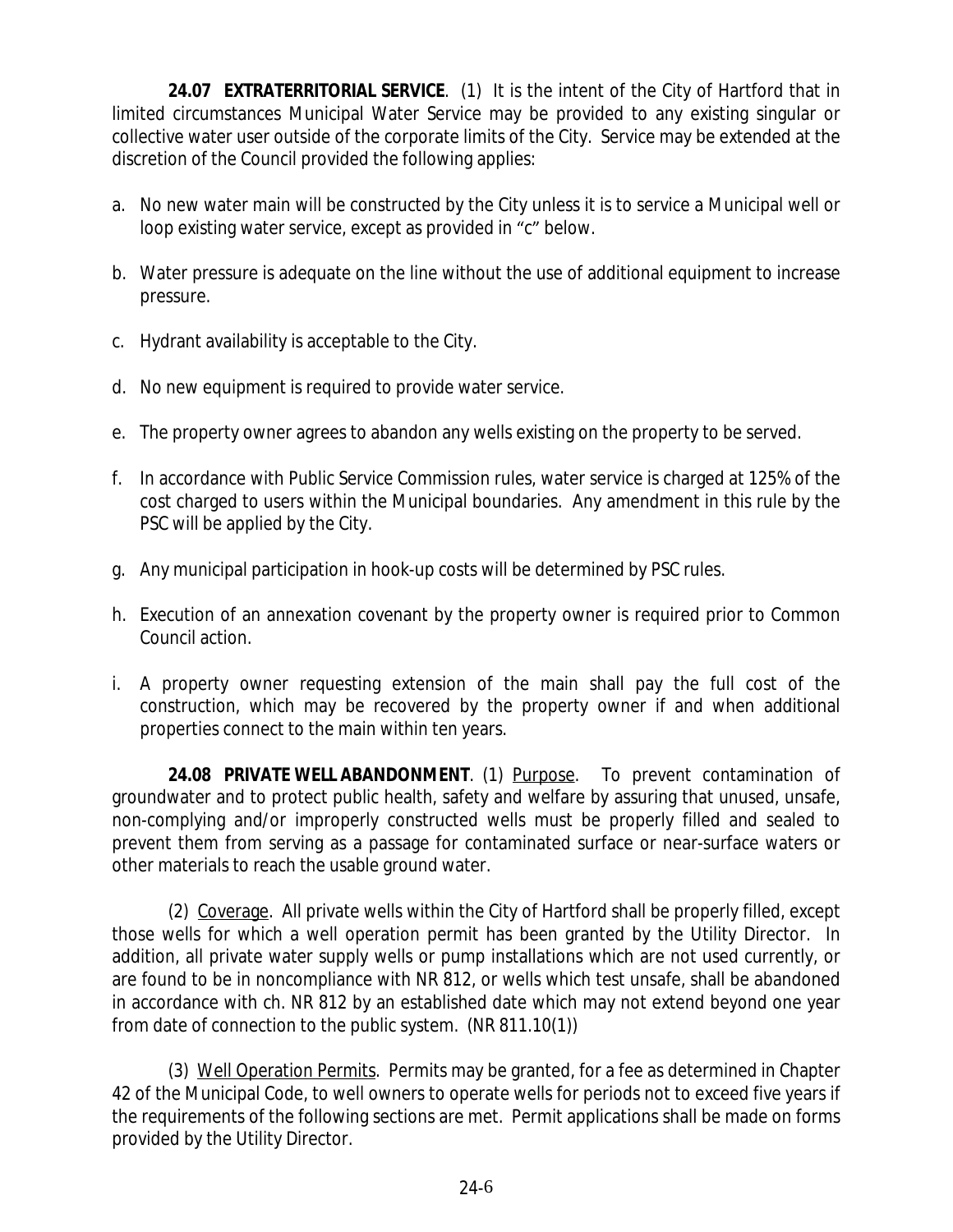- a. The well and pump installation shall meet the requirements of Chapter NR 812, Wisconsin Administrative Code, and a well constructor's report shall be on file with the Department of Natural Resources, or certification o the acceptability of the well shall have been granted by the Private Water Supply Section of the Department of Natural Resources.
- b. The well must have a history of producing safe water and presently must produce bacteriologically safe water as evidenced by one sample. The City shall draw the sample and submit it to a certified laboratory for testing. The cost of the testing shall be paid by the property owner prior to testing and will be included in the fee for the well operation permit.
- c. The proposed use of the well is justified as being necessary in addition to water provided by the public water system.
- d. No physical connection shall exist between the piping of the public water system and the private well. The City will periodically inspect the property for compliance.

(4) Methods. Wells to be abandoned shall be filled according to the procedures outlined in ch. NR 812, Wisconsin Administrative Code. The pump and piping must be removed and the well checked for obstructions prior to plugging. Any obstruction or liner must be removed.

(5) Reports and Inspections. Well abandonment reports must be submitted by the well owner to the Department of Natural Resources on forms provided by that agency: NR 812.26(8). An abandonment report shall be filed with the Department of Natural Resources and with Hartford Utilities within 30 days after the well or drill-hole is abandoned. (NR 812.26(8))

**24.09 WATER CROSS CONNECTIONS**. (1) A cross-connection shall be defined as any physical connection or arrangement between two otherwise separate systems, one of which contains potable water from the City of Hartford water system, and the other, water from a private source, water of unknown or questionable safety, gases or chemicals, whereby there may be a flow from one system to the other, the direction of flow depending on the pressure differential between the two systems.

(2) No person, firm or corporation shall establish or permit to be established, or maintain or permit to be maintained, any cross-connection. No interconnection shall be established whereby potable water from a private, auxiliary or emergency water supply other than the regular public water supply of the City of Hartford may enter the supply or distribution system of said municipality, unless such private, auxiliary or emergency water supply and the method of connection and use of such supply shall have been approved by the director of Public Works and by the Wisconsin Department of Natural Resources in accordance with Section 811.09, Wisconsin Administrative Code.

(3) It shall be the duty of the Utility Director to cause inspections to be made of all properties served by the public water system where cross-connections with the public water system are deemed possible. The frequency of inspections and re-inspections based on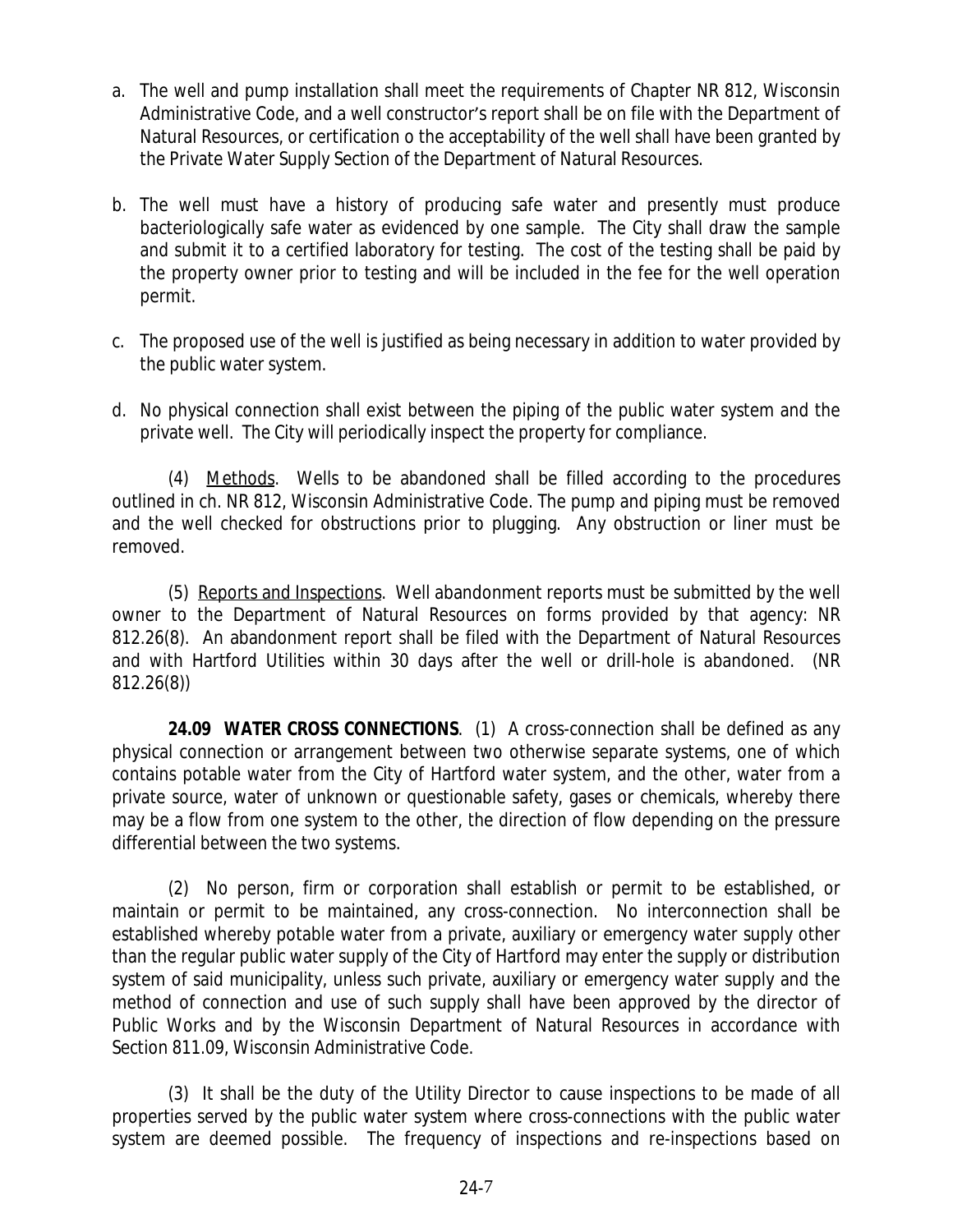potential health hazards involved shall be as established by the Utility Director and as approved by the Wisconsin Department of Natural Resources.

(4) Upon presentation of credentials, the representative of the City of Hartford shall have the right to request entry at any reasonable time to examine for cross-connections any property served by a connection to the public water system of the City of Hartford. If entry is refused, the City's representative shall obtain a special inspection warrant under Section 66.0119, Wisconsin Statutes. On request, the owner, lessee or occupant of any property served by a connection to the public water system shall furnish to the inspection agent any pertinent information regarding the piping system or systems on such property.

(5) The Utility Director is hereby authorized and directed to discontinue water service to any property wherein any connection in violation of this ordinance exists, and to take such other precautionary measures deemed necessary to eliminate any danger of contamination of the public water system. Water service shall be discontinued only after reasonable notice and opportunity for hearing under Chapter 68, Wisconsin Statutes, except as provided in Section 6. Water service to any property to which water service has been discontinued shall not be restored until the cross-connection(s) has been eliminated in compliance with the provisions of this ordinance.

(6) If it is determined by the Utility Director that a cross-connection or an emergency endangers public health, safety or welfare and requires immediate action, and a written finding to that effect is filed with the Clerk of the City of Hartford and delivered to the customer's premises, service may be immediately discontinued. The customer shall have an opportunity for hearing under Chapter 68, Wisconsin Statutes, within ten days of such emergency discontinuance.

(7) The City of Hartford adopts by reference the State Plumbing Code of Wisconsin, i.e., COMM 81-87, Wisconsin Administrative Code.

(8) This Section does not supersede the State Plumbing Code and City of Hartford's Municipal Code Chapter 15, but is supplementary to them.

**24.10 WATER USE RESTRICTIONS.** (SECTION 24.10 REPEALED 6/14/11—ORDINANCE NO. 1263)

**24.11 VIOLATIONS**. (1) Any person who fails to comply with any of the provisions of this Ordinance or with an order of the City issued in pursuance of this Ordinance, or shall tamper with metering shall be liable to the City for any expense, loss or damage occasioned by such violation including reasonable attorney's fees and other expenses of litigation and upon conviction of any violation of this Ordinance, shall be fined an amount within a range as shown in Chapter 42 of the Municipal Code, plus damages. Each day a condition is allowed to exist which is contrary to all or any part of this Ordinance shall constitute a new violation. Change of ownership or occupancy of premises delinquent under the provisions of this Ordinance shall not be cause for reducing or eliminating charges due and penalties for violations.

(2) In addition to the Court proceedings and penalties described in this Ordinance, whenever a person violates any provision of this Ordinance or fails to comply with any order of